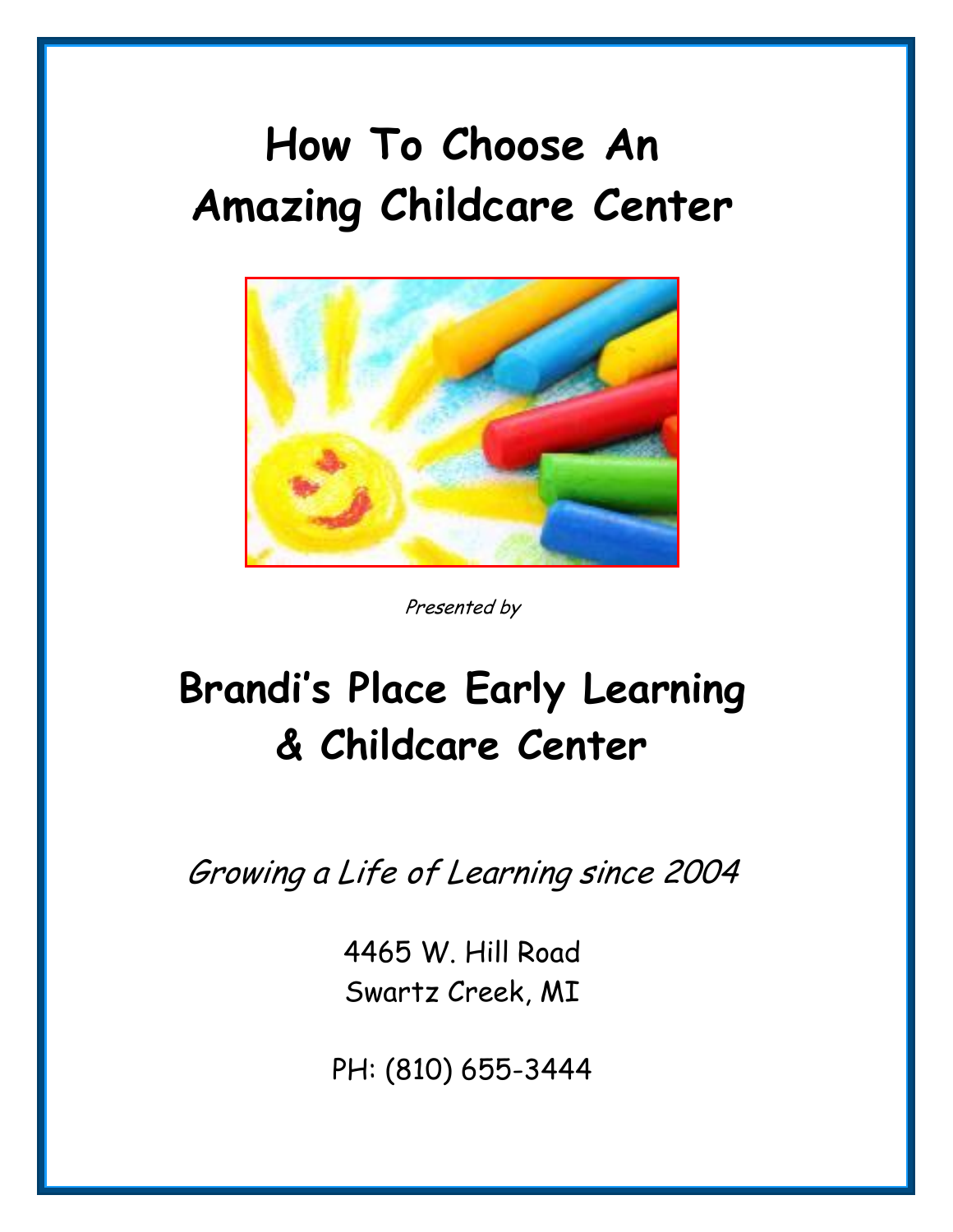**When choosing the right Childcare Center for your family, there are several important factors to ask about or be aware of, such as:**



#### **1. Hours of Operation**

You need to have enough time to drop your child off in the morning and still be able to get to work or appointments on time.

A childcare center should be open early enough for you to do that.

The center should also be open late enough so that you are not rushing from work.



**\*\*\*\*\*\*\*\*\*\*\*\*\*\*\*\*\*\*\*\*\*\*\*\*\*\*\*\*\*\*\*\*\*\*\*\*\*\***

#### **2. Meals and Snacks**

Making sure your child has the proper nutrition throughout the day is an important factor in choosing a childcare center. Make sure to ask the following questions regarding nutrition:

- Do you provide all snacks, breakfast and lunch?
- If they do provide snacks, breakfast and lunch, can they give examples of what will be given to my child?
- Does the center serve low-fat or soy milk, and whole or multi-grain products instead of white flour products? Is fresh fruit served?
- How will the food be prepared?
- How are food allergies handled?
- If they do not provide snacks and lunch, what types of food would they recommend to pack for my child? Can they heat up lunches if necessary?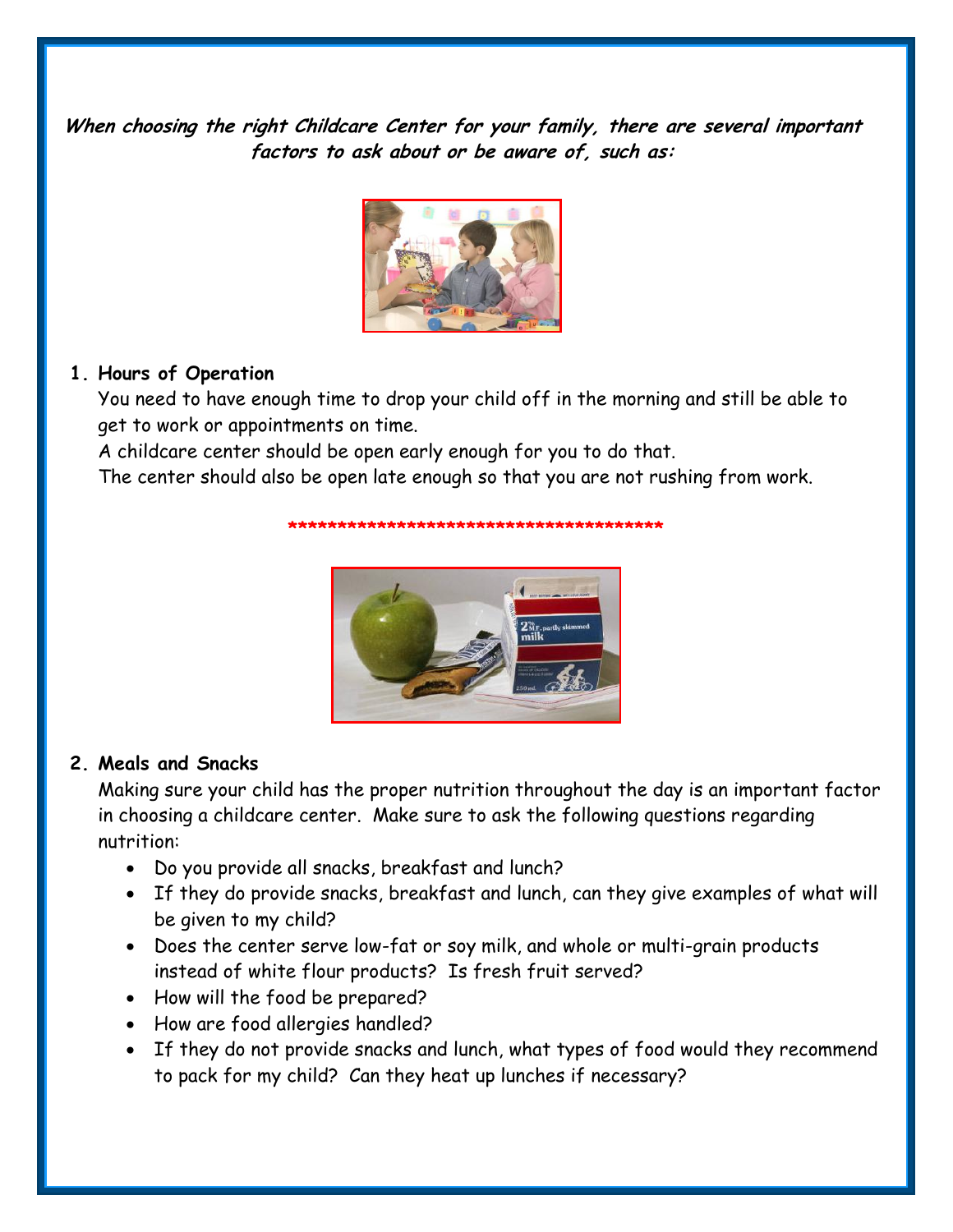

### **3. Daily Schedule**

What does a typical day look like? What types of activities will your child participate in? Is a daily schedule available for parents? Getting an idea of the daily schedule will help you determine whether your child will enjoy his or her day.

**\*\*\*\*\*\*\*\*\*\*\*\*\*\*\*\*\*\*\*\*\*\*\*\*\*\*\*\*\*\*\*\*\*\*\*\*\*\***



#### **4. Communication**

How does the staff communicate with parents about what is going? How will they report to you about any problems they are having? Do they encourage feedback from parents? How would they like to receive feedback? Open communication can help improve your child's overall experience.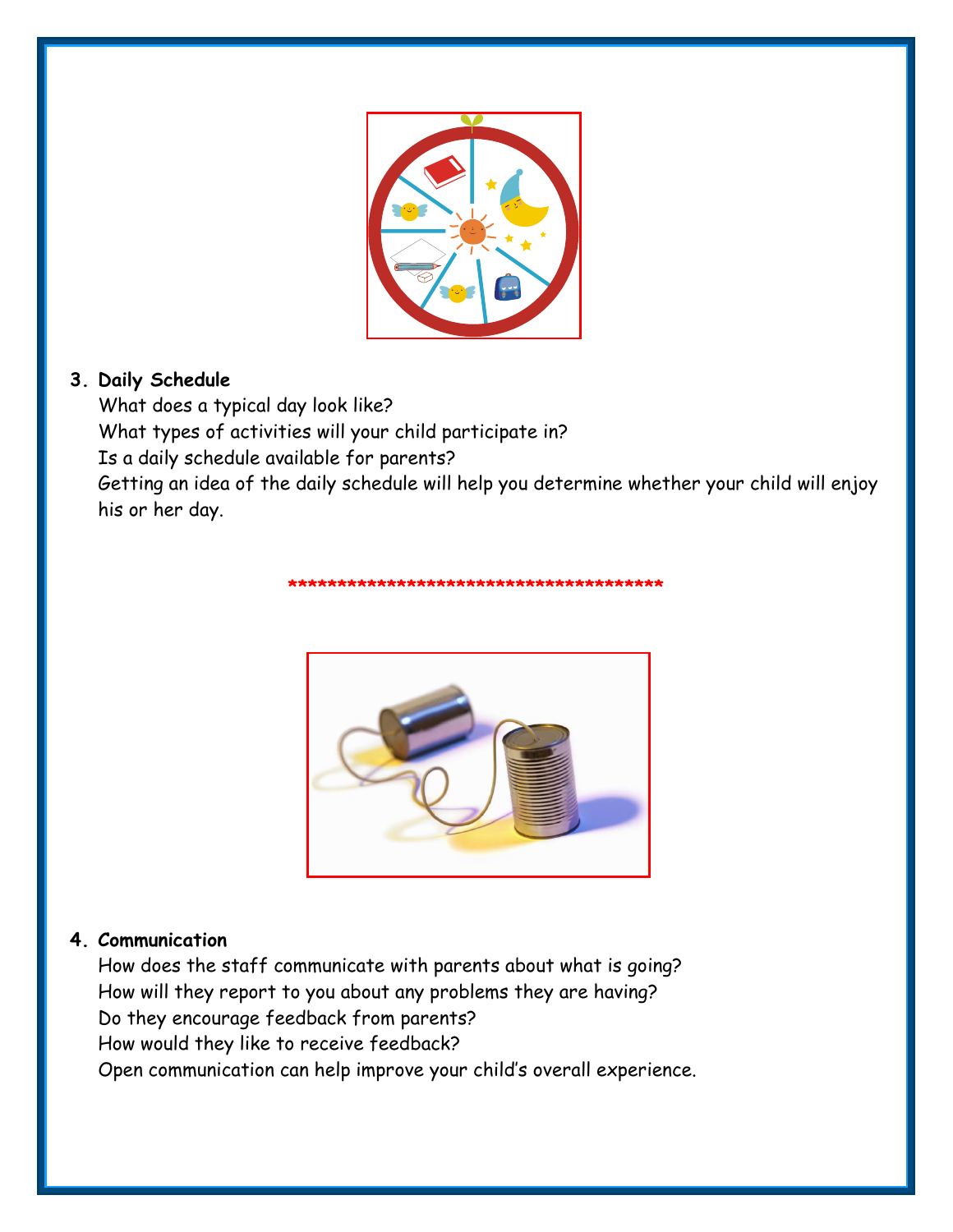

**5. The Ratio of Individual Staff Members to Children** Finding out the ratio of staff members to children should not be overlooked. When a staff member is responsible for fewer children, the more individual attention your child will receive.

**\*\*\*\*\*\*\*\*\*\*\*\*\*\*\*\*\*\*\*\*\*\*\*\*\*\*\*\*\*\*\*\*\*\*\*\*\*\***



# **6. Training, Licensing, Credentials, and Accreditation**

A well-educated and experienced staff will provide high quality interactions and activities for your child.

Make sure to ask the following questions when looking at a childcare center:

- Does the director have experience caring for children?
- Who is on staff? Is there a place to view staff biographies?
- How is the staff screened?
- Does each staff member have the right credentials and experience?
- Does someone have current CPR and first aid training?
- How does the childcare center conduct its own training on an ongoing basis?
- Does the staff continue to receive training about the changes in childcare industry?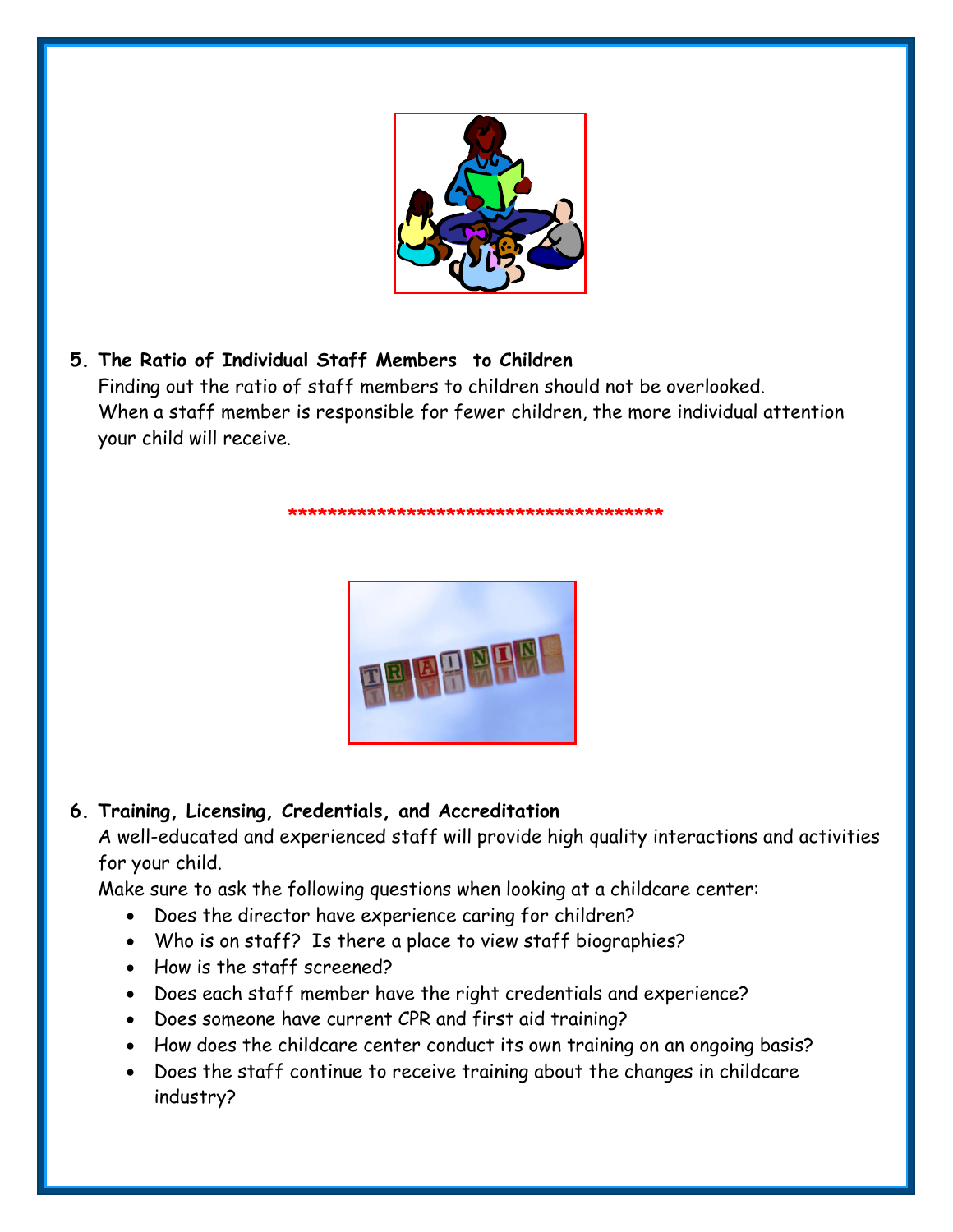

# **7. Age Divisions**

How are students grouped together?

Are they kept within the same age range?

How big are the groups?

Socializing children is an important part of child development.

Knowing who and how your child will be socializing will help you understand more about a childcare center.

**\*\*\*\*\*\*\*\*\*\*\*\*\*\*\*\*\*\*\*\*\*\*\*\*\*\*\*\*\*\*\*\*\*\*\*\*\*\***



### **8. The Facility**

Make sure to inspect the layout of the facility for cleanliness and organization. Is the layout open for children to play and crawl?

Also, look for cleanliness and ask about the daily cleaning routine.

Does the facility have an outside cleaning crew/company coming is at night to clean the center?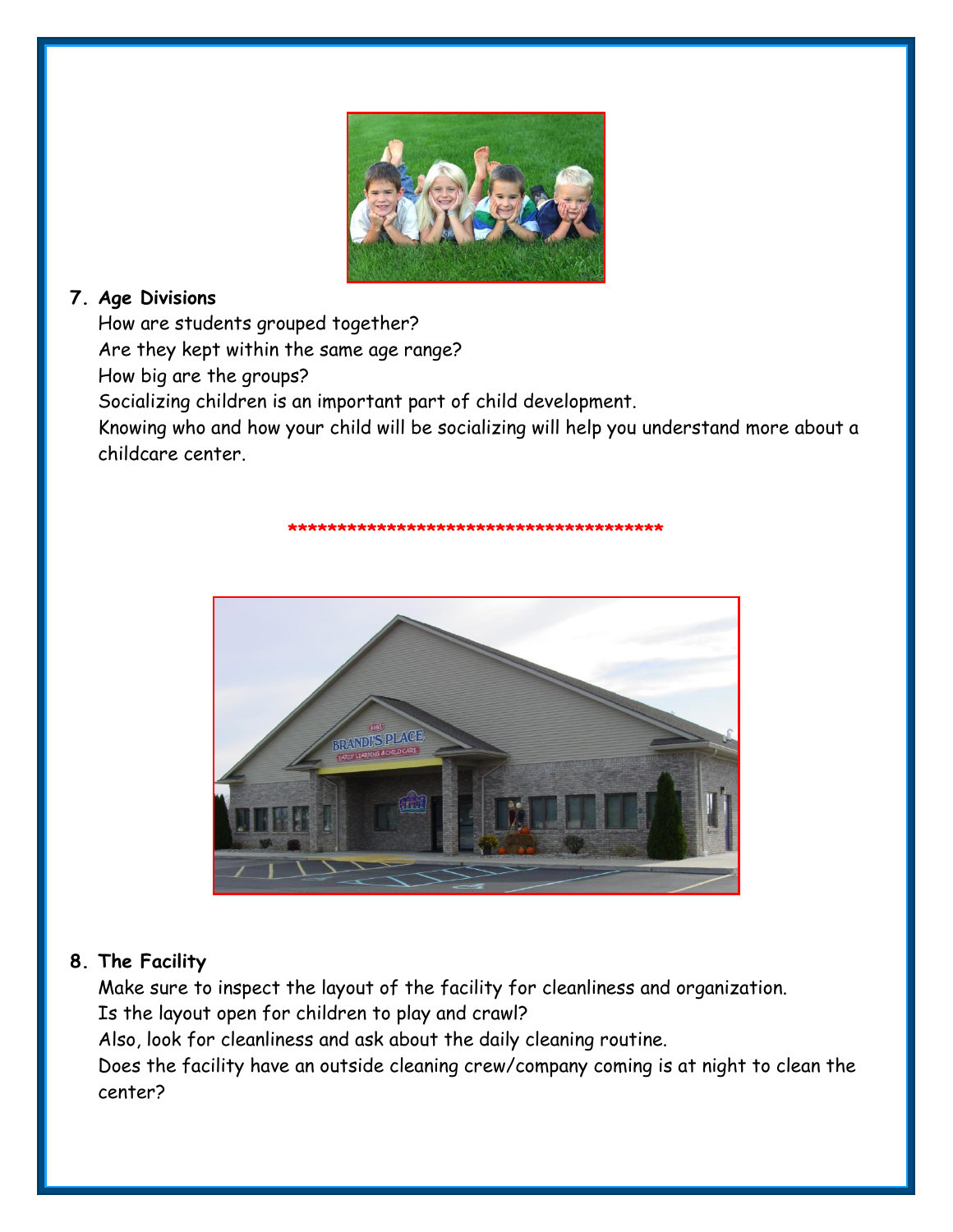

### **9. Attitude/Energy**

Is the staff warm and welcoming? Do they pay individual attention to each child? When you walk in the facility, is it total chaos when you walk in? Children will thrive in an environment that is controlled, engaging and supportive.

#### **\*\*\*\*\*\*\*\*\*\*\*\*\*\*\*\*\*\*\*\*\*\*\*\*\*\*\*\*\*\*\*\*\*\*\*\*\*\***



#### **10. Recommendations by Others**

One of the best ways to measure the quality of a childcare center is by asking other parents for a referral.

Does the center have a good percentage of children enrolled who were referred by other parents?

Ask other enrolled parents about the experience their children are having and if they are satisfied with the quality of service, or check for parent testimonials on the center's website to hear what enrolled families are saying.

Does the center do an annual parent survey to get parent feedback? If so, can you see the results of these surveys to know what existing parents are feeling?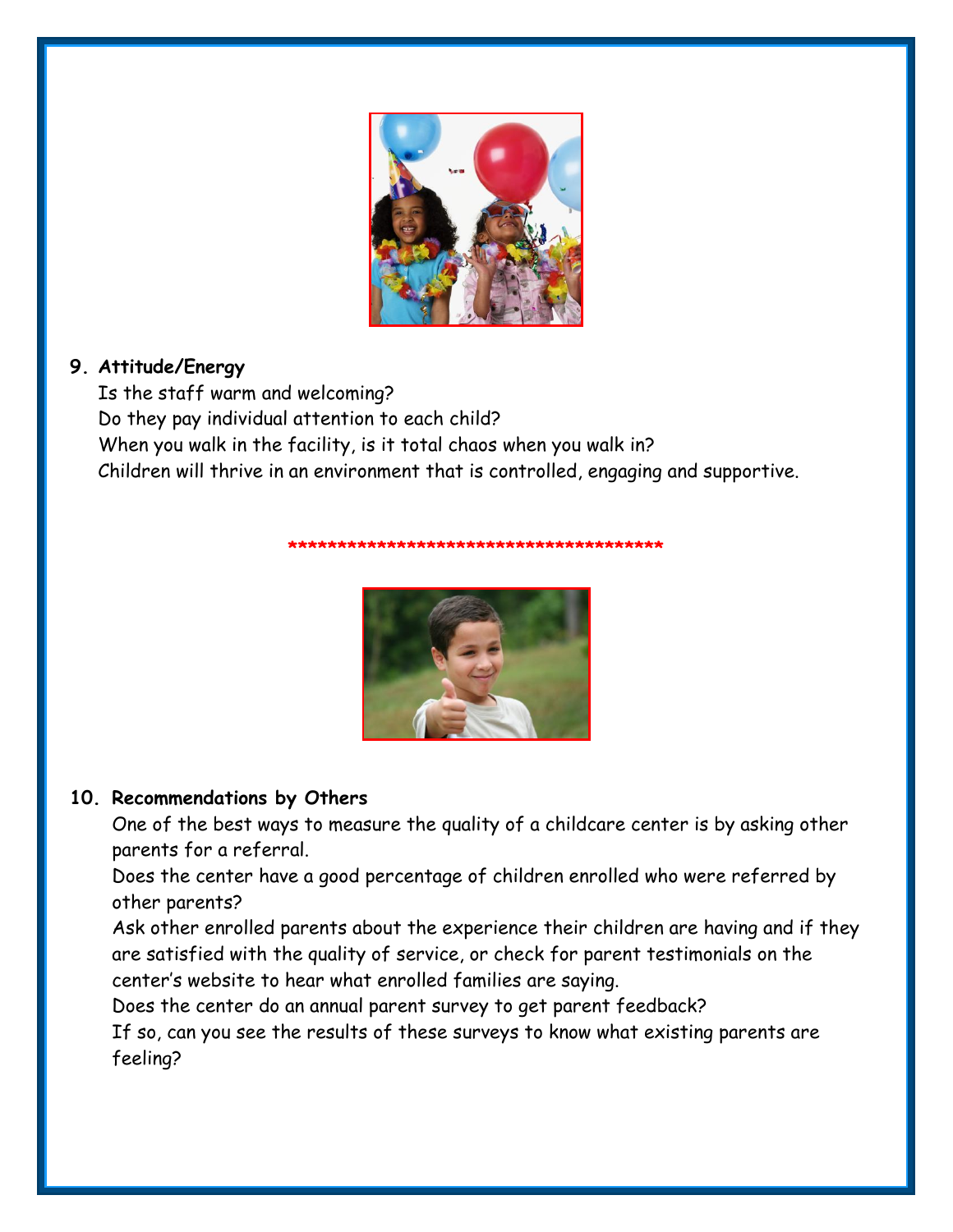

#### **11. Staff Turnover**

High staff turnover can negatively affect your child. Young children thrive on consistency.

The constant turnover of staff members interrupts a child's schedule and routine. Building a trusting relationship with someone and having consistency helps make a child's day go much easier.

**\*\*\*\*\*\*\*\*\*\*\*\*\*\*\*\*\*\*\*\*\*\*\*\*\*\*\*\*\*\*\*\*\*\*\*\*\*\***

#### **12. Cost**

Cost structures of childcare centers vary. Some charge by the week, while others charge a monthly fee. Childcare centers can have a sliding scale that bases fees by income. A childcare center may also offer a discount if you enroll more than one child. Make sure to clarify exactly how a child center will charge you, determine any discounts you may qualify for, and compare tuition rates with similar centers in the area.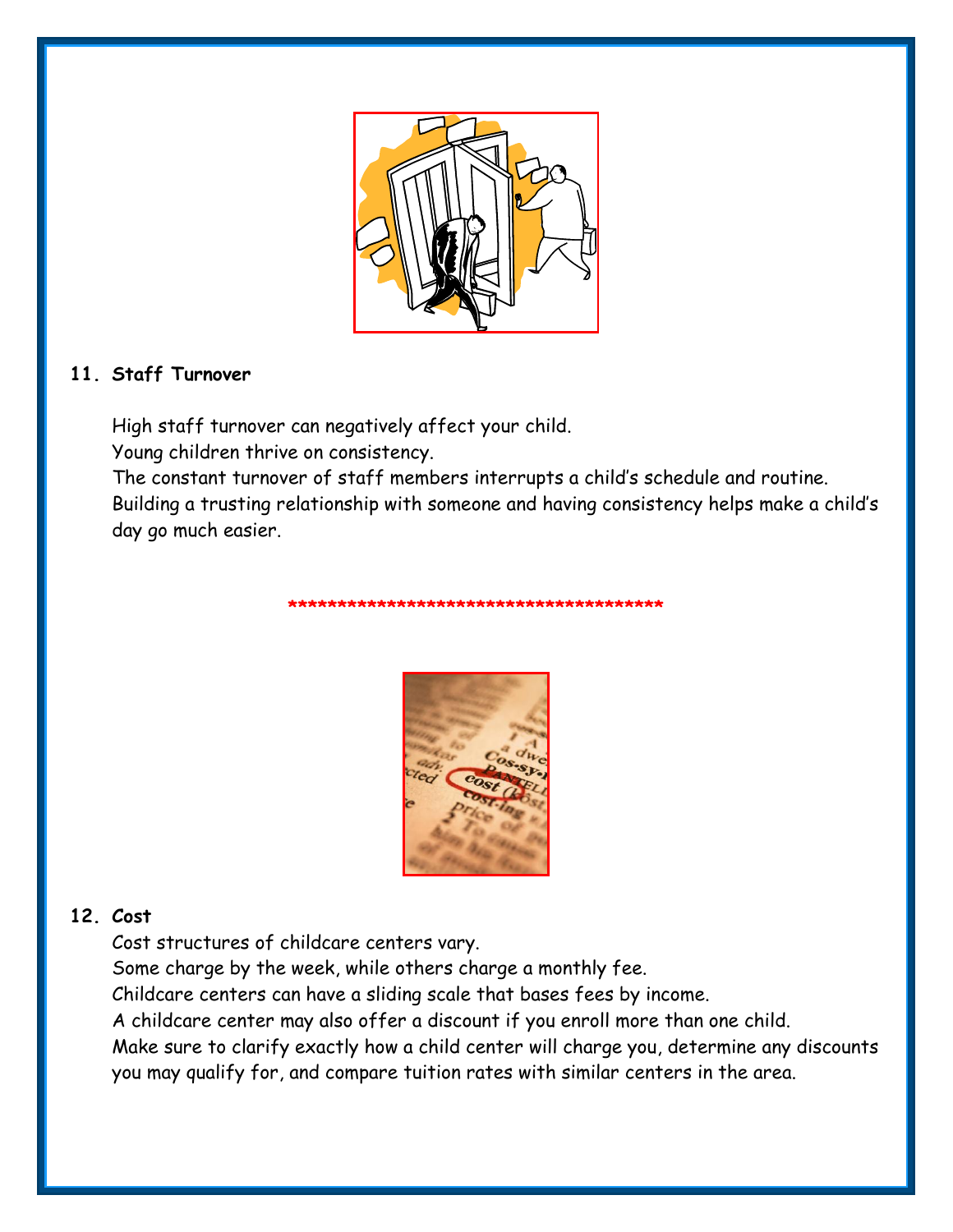

### **13. Parent Handbook**

Every childcare center should have policies and procedures in place.

Before choosing a center, make sure to ask for a parent handbook and look through it. A parent handbook should have all the childcare center's policies and procedures. Anything a parent needs to know should be in the handbook.

If a childcare center does not have a parent handbook, then you may not know what is going on.

**\*\*\*\*\*\*\*\*\*\*\*\*\*\*\*\*\*\*\*\*\*\*\*\*\*\*\*\*\*\*\*\*\*\*\*\*\*\***



# **14. Curriculum**

Familiarize yourself with each childcare center's curriculum.

Ask each center how it prepares children for school.

Are the teachers required to create a lesson plan for their class?

Ask about the reasoning behind the chosen curriculum and its advantages.

Compare the different curriculums to each other and decide which one would benefit your child the most.

The time your child spends each day at the childcare center will help to establish a lifetime foundation and enthusiasm for learning.